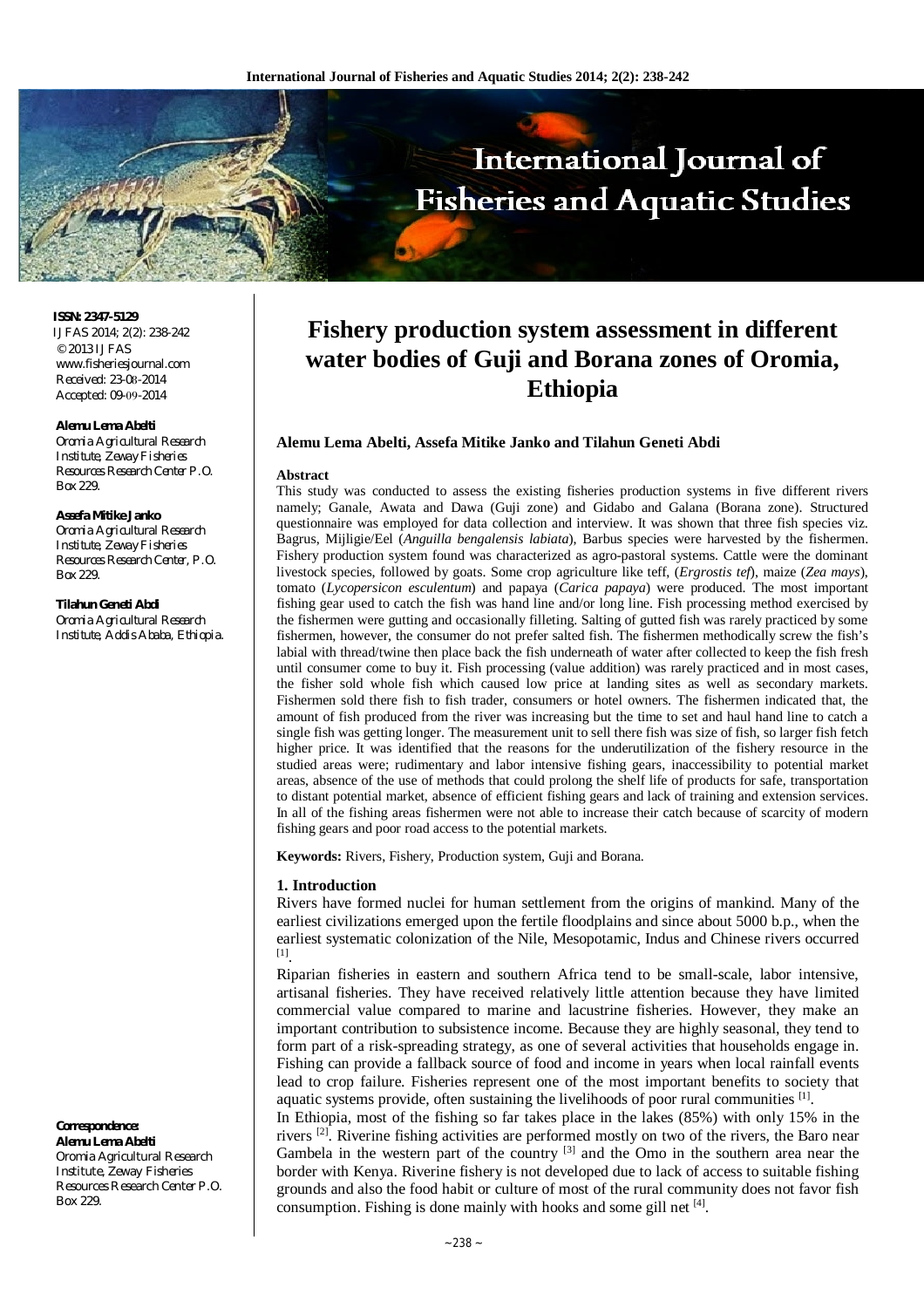Oromia's key assets are its diverse natural (water, soils, forests and wildlife) and human resources. The region has enormous water resources, with high potential for irrigation, hydroelectric generation, fishing, and other uses. The Oromia regional state has ample natural resources; water bodies constitute perennial and intermittent rivers, lakes, reservoirs and ponds with diversified fish species and potential for fish production. It appears that the potential for the development of riverine fishery is vast. The fishery sector's contribution to the local economy is tremendous. However, these potentials are now under estimated. There have been relatively few attempts at the comprehensive taxonomy of fish in the Ganale river [5], no information exist about the fishery of Dawa, Awata, Gidabo and Galana rivers. Despite significant contributions that fisheries make to employment, nutrition, and trade in the developing world, it is rarely included in national development policy and donor priorities [1]. This is largely due to problems with valuation of small scale fisheries, as policy makers often do not have access to data which reflect the importance of fisheries to development. The availability of information on riverine fishery production system is scanty. The government has hardly paid any attention to it.

Tropical freshwater commercial and artisanal fisheries provide extremely important sources of protein and incomes for millions of people in developing countries. Today, these fisheries are disrupted or under severe stress from changes in riparian structure and function. Resource assessments and economic evaluations of all inland fisheries resources are necessary in developing long-term, sustainable fisheries programs [6]. So, the objective of this study was to assess the

existing fisheries production systems in five different rivers of Guji and Borana Zones Oromia.

### **2. Materials and Method**

### **2.1 Description of the study area**

Guji Zone is one of the 18 zones of Oromia Regional State where Ganale, Awata and Dawa rivers are found. It is found in southern part of the Oromia Regional State and south eastern part of the country. The capital town of the zone is Nagelle, which is 586 km far away from both regional and national capital city of Ethiopia (Addis Ababa). Guji zone is bounded by Southern Nation, Nationality and Peoples Regional State in north, Somalia Regional States in south, Borena zone in west and Bale zone in east. Geologically, the zone is located between  $38^0 - 40^0$  East longitude and latitude  $4^0$ -  $5^0$  on the North, and the altitude ranges from 500 m up to 3500 m above sea level.

### **2.2 Ganale-Dawa river basin**

The south western parts of eastern high land of Ethiopia is mainly drained by Genale and Dawa rivers<sup>[7]</sup>. Ganale-Dawa river basin has an area of  $171,042 \text{ km}^2$ , covering parts of Oromia, South Nations and Nationality People, and Somali regions (Fig. 1). It is the third largest river basin, after Wabi Shebelle and Abbay river basins. The river basin has a lowest elevation of 171m and a highest elevation of 4385 m. The total mean annual flow from the river basins is estimated at about 5.8 Billion Metric Cube. The basin falls mainly in the arid and semi-arid zone and is generally drought-prone with erratic rainfall [8, 9, 10].



**Fig 1:** Ganale Dawa river basin

#### **2.3 Gidabo and Galana rivers and Lake Abaya**

Gidabo and Galana are the main perennial rivers entering lake Abaya from Borena side, Oromia regional state and Bilate and Tafe also contribute to the filling of lake Abaya. Gidabo drains a large area of the eastern highlands south of the Awassa Basin; while the Galana drains the area between the Amaro Mountains and the eastern highlands [11]. Gidabo River which rises in the highland area of the Aleta Wondo escarpment, lies in Borana zone, Abaya district, joining numerous large streams, draining an extensive catchment and

flowing into the Lake Abaya as the Eastern tributary<sup>[9]</sup>.

### **2.4 Methodology**

The activity was conducted starting from July 2013 to June 2014. Five different rivers namely; Ganale, Awata and Dawa (Guji zone) and Gidabo and Galana (Borana zone) were assessed for fishing activities in the pastoralist communities of Southern Oromia. Structured questionnaire was employed for data collection and interview. Important socio-economic data such as house hold character, number of cooperative per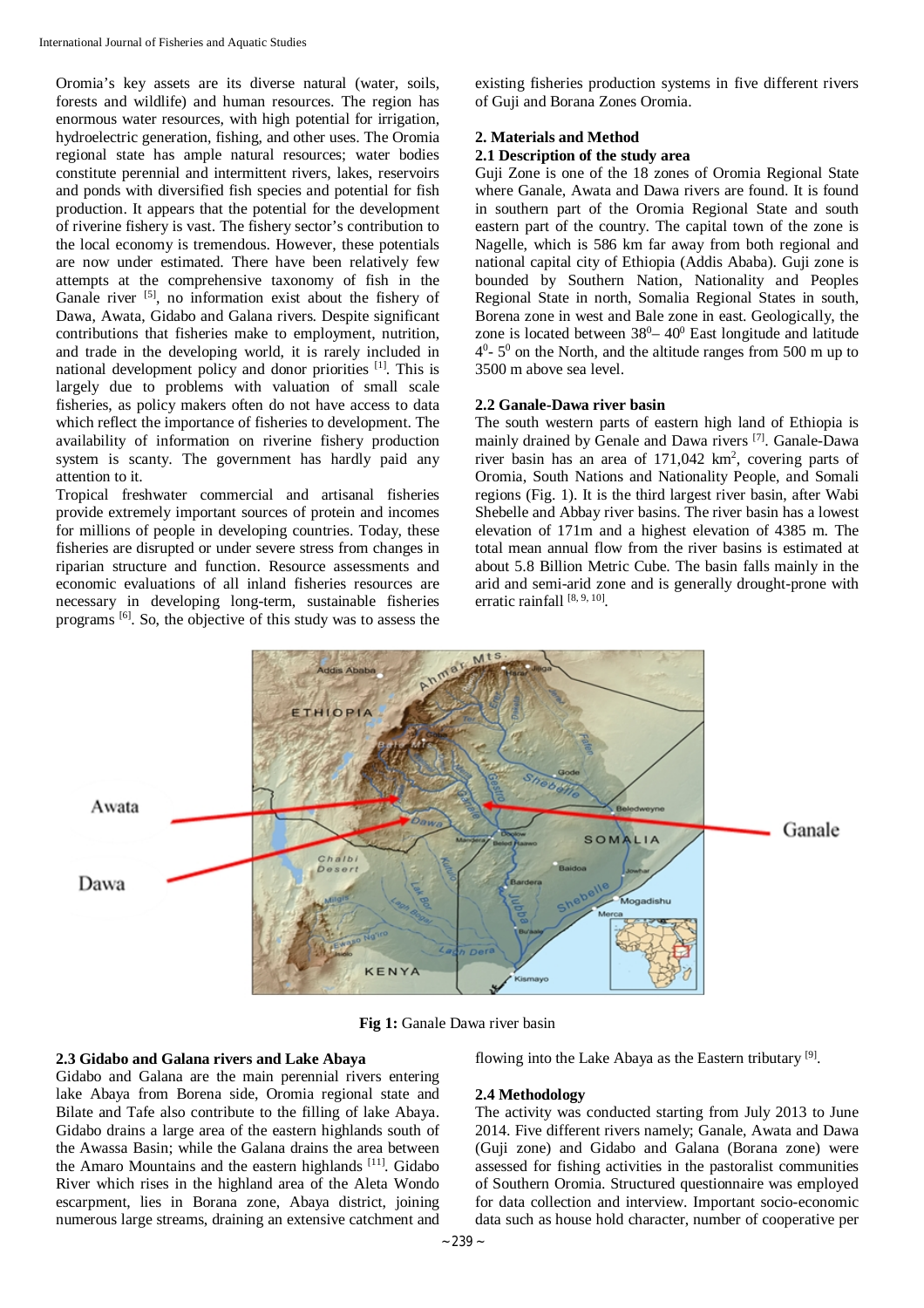each selected water bodies, season of the exploitation, materials used for current production (quality and quantity), time and ways of setting, processing technique, transportation system, storage system, education level, land and livestock owner ship, income sources, fish species preference, fish handling, processing and preservation techniques, fish marketing, fish production trends, fishing efforts and fishery production constraints were collected. Simple descriptive statistics (frequency count, percentage, mean and standard deviation) was used to describe and summarize the data.

### **3. Results and Discussions**

**Table 1:** Indicate that secondary data of livestock numbers obtained from districts of Adola, Shakiso and Galana livestock development and health agency (2013/14).

| Livestock number in head | Adola   | <b>Shakiso</b> | Galana  |
|--------------------------|---------|----------------|---------|
| Cattle                   | 124,648 | 120,662        | 247,837 |
| Goats                    | 102,653 | 21,524         | 76,475  |
| Sheep                    | 5,882   | 36,136         | 10,142  |
| Donkey                   |         | 12,969         | 5,739   |
| Mule                     | 18,051  | 5147           | 571     |
| Horse                    |         | 5,319          | 6,619   |
| Poultry                  | 59,422  | 117,000        | 94,276  |
| Bee hive                 | 18,419  | 10,320         | 74,207  |

### **3.1 Ganale river fishery production system 3.1.1 Socio-demographic characteristics of fishermen**

All fishermen were male. The age of interviewee ranges from 20 to 52. The educational status of the fishermen was between 3-10<sup>th</sup> complete. The average number of family per fisherman was 6. Major staple food in the localities are porridge, injera (flat bread) of maize, teff, wheat and fermented corm of enset or false banana.

Ganale river which is 480 km long in Ethiopia, its fishery potential is 768 tonne/year based on the length but the actual landing is only 77 tonne in 2001. An assessment for fishery production system was started from Adola districts due to the fact that Ganale river flows through this districts. However there are no organized fishermen cooperatives. Ganale continues its flowing through Wadara districts. In addition to Ganale, there is Awata river in this districts. There are some fishermen claimed to be organized into legal fishermen cooperative without having any fishing gear. The assessment continued to Goro Dola districts were Ganale and Awata river flow through the district. An interview was made at the cross road from Nagelle (the capital of Guji zone) to Madda walabu districts at Ganale kebele. Fifteen de facto Gotu fishermen cooperative were participated during discussion together with Goro Dola pastoralist office and development agent working at Ganale kebele. Seven fishermen were asked about fishery production system along the river bank of Ganale. It was shown that three fish species viz. Bagrus, Mijligie/Eel (*Anguilla bengalensis labiata*) and Shoke/ Barbus were harvested by the fishermen (Table 2). The Anguilla eels from the Indian Ocean appeared to be the only group of diadromous fish in Ethiopian fauna [5]. Fishery production system found was characterized as agro-pastoral systems. Cattle are the dominant livestock species, followed by goats. Some crop agriculture like teff (*Ergrostis tef*), maize (*Zea mays*), tomato (*Lycopersicon esculentum*) and papaya (*Carica papaya*) are produced. Traditional fishing systems of fishing communities, are not considered as agricultural production activities. They are condemned as

backward, even when compared with the system of crop cultivation, and subjected to forceful and ill-considered change. This perception has prevented pastoral communities as well as the government from benefiting from traditional livestock production as an important source of capital accumulation.

| <b>Fish species</b> | Average number of fish<br>harvested by a fisherman per<br>dav |
|---------------------|---------------------------------------------------------------|
| <b>Bagrus</b>       |                                                               |
| Shoke/ Barbus       |                                                               |

6

**Table 2:** Average number of three different fish species during active fishing season harvested by Gotu fishermen cooperative

The most preferred fish by fishermen are Bagrus (57%) and Barbus species (42%). All the fishermen prefer the marine fish, Eel, after Bagrus and Barbus species. The market demand for different fish products by consumer is gutted fish the most preferred one followed by fillet and occasionally the consumer prefer whole fish without adding any value to the fish. Other value added fish products like drying and smoking is not known among the fishermen.

# **3.1.2 Income of fishermen other than fishery**

Mijligie/Eel (*Anguilla bengalensis labiata*)

Some fishermen get income from other sources other than fishing. Based on the interview made, the fishermen averagely own 4.1, 4.75, 7 and 3.25 of cattle, sheep, goats and poultry respectively per fishermen. Only one fishermen has mule. Concerning of crop production the fishermen mainly produce teff (2.3 quintals) and maize (19.25 quintals) annually. Very small number of the fishermen produce fruits and vegetable like papaya and tomato to support their livelihood.

# **3.1.3 Fishing gears and season of fish exploitation**

Potential of fishery there is not completely developed because of bottlenecks related to lack of appropriate fishing gears, fish processing and fish marketing. The most important fishing gear used to catch the fish (Bagrus, Barbus species and Eel) was a single hook hand line. Hand line is made of polyamide monofilament line having a terminal sinker and a hook. Various sizes of hooks and different types of baits were used according to the targeted fish. On reaching the fishing ground, the fishermen throw the baited hooks with line. The line is released according the depth and current of the river. The gear was pulled back when the fishermen felt the hooked fish on the line and fish is collected. The commonly used baits were cuts of bagrus fillet, piece of bread, small barbus species, frog and worms. Riverine fisheries activity is exclusively traditional, highly seasonal and restricted to drier months of the year. Fishing is seasonal, and the supply of fish is largely available during drier period from December to May, however, occasional fishers catch fish during the wet season (June – October). The significance of fishing in terms of economics, food security and employment opportunity is enormous [12]. However, currently the available fish resource is not fully utilized to benefit the local people due to several factors. Fishery production of the area is untapped because there is no appropriate fishing gears suitable for riverine fishery despite the zone is plenty of different rivers. Having observed the current situation on the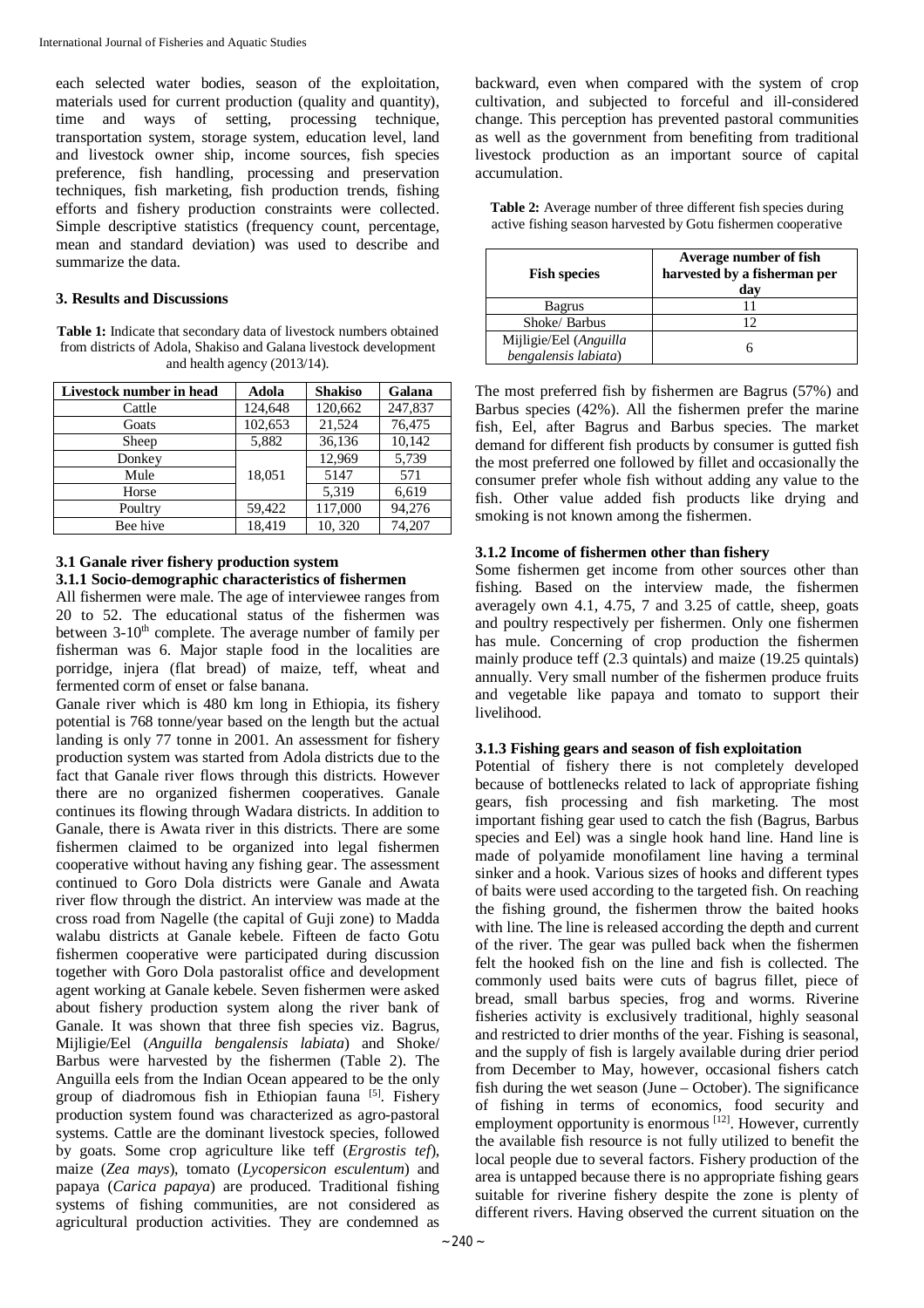low scale of fishing activities and the high potential yield, it is obvious that the resource will provides a favorable opportunity to engage more people and to increase catch/harvest, increases income and change the livelihood of a large segment of the local community provided that efficient fishing gear and methods are made available.

#### **3.1.4 Fish handling, storage and preservation techniques**

The most fish processing method exercised by the fishermen was gutting and occasionally filleting. Salting of gutted fish is rarely practiced by some fishermen, however, the consumer do not prefer salted fish. Other fish processing and preservation techniques like smoking, marinating, drying and freezing are hardly practiced. Even though there is no indigenous or modern fish handling, storing and preserving methods, however, the fishermen methodically screw the fish's labial with thread/twine then place back the fish underneath of water after collected to keep the fish fresh until consumer come to buy it.

### **3.1.5 Fish transportation and distribution**

Fishing ground from which fish is harvested is nearby to Ganale kebele. Hence the mode of fish transportation is 'wasasa' where by two person carry the screwed fish on stick end to end. Occasionally fishermen sell their products at near town. Although the condition of the road is good, the public

transport service is poor and inconvenient to transport fresh fish from the landing site to nearby towns like Negelle Negelle (55 KM), Goro Dola and Wadara.

### **3.1.6 Fish marketing**

Fish processing (value addition) is rarely practiced and in most cases, the fisher sales whole fish which causes low price at landing sites as well as secondary markets. Fishermen sell there fish to fish trader, consumers or hotel owners. The fishermen have stated that, the amount of fish produced from the river is increasing but the time to set and haul hand line to catch a single fish was getting longer. The measurement unit to sell there fish is size of fish, so larger fish fetch higher price. In this regards price of a single fish range from 25 to 700 birr for Bagrus, 5 to 50 birr for Barbus and 20 to 50 birr for Eel.

### **3.2 Dawa and Awata rivers fishery production system**

Fishery production system assessment was done by interview with fishermen at Dawa town (Sabba boru district) for Dawa river and at Shakkiso town (Odo Shakkiso district) for Awata river (Table 3). Four each fishermen was interviewed. The age of fishermen ranges from 15-36. All the fishermen were male. Most of the fishermen (87.5%) were single indicating that the fishermen were, the local jobless youngsters.

**Table 3:** Average number and price of three different fish species during active fishing season harvested by Dawa and Awata river fishermen

| <b>Fish species</b>                            | Average number of fish harvested by a fisherman per<br>day (in number) |             | Price of fish based on size (in<br>ETB) |             |
|------------------------------------------------|------------------------------------------------------------------------|-------------|-----------------------------------------|-------------|
|                                                | Dawa river                                                             | Awata river | Dawa river                              | Awata river |
| <b>Bagrus</b>                                  |                                                                        |             | $15-20$                                 | $20 - 23$   |
| Shoke/ Barbus                                  |                                                                        | 20          | $15 - 24$                               | 20          |
| Mijligie/Eel (Anguilla<br>bengalensis labiata) |                                                                        |             | 50-100                                  | $90-100$    |

Generally fishing activity has not laid its basic fishing gears and others, hence it is simple rudimentary performed by jobless youngster occasionally. The local consumers prefer to consume gutted fish and filleted fish rarely. No other fish processing techniques is practiced. The fishing gears used by the fishermen was hook and line to fish Eel, Bagrus, and Barbus. As the landing site is very close to nearby town (Dawa and Shakkiso), there is no problem in fish transportation, fish storage and preservation, the fishermen deliver fresh immediately to the respective towns.

The measurement unit to sell there fish is size of fish, so larger fish fetch higher price.

### **3.3 Galana river fishery production system**

Fishery production system assessment for Galana river was done by interviewing fishermen at Tore town, Galana district (Table 4). The interviewed fishermen were all male, ranging from 18-25 aged. The average family size of the fishermen were three. The major food item is fermented corm of enset or false banana.

**Table 4:** Average number and price of two different fish species during active fishing season harvested by Galana river fishermen

| <b>Fish species</b> | Average number of fish harvested by a<br>fisherman per day (in number | Price of fish based on<br>size $(in ETB)$ |
|---------------------|-----------------------------------------------------------------------|-------------------------------------------|
| Bagrus              |                                                                       | 80-200                                    |
| Shoke/Barbus        |                                                                       | $10-20$                                   |

The most common fishing gear was hook and line to fish both Bagrus and Barbus. The bait used to lure fish were snail, soap and cattle pancreas. Fish processing techniques practiced by the fishermen were, gutting, filleting and sometimes drying. Fishermen brings fish by themselves to Tore town, the capital of Galana district. There is serious problems during fish handling, transportation, storage and preservation techniques because there is no infrastructure at Tore town where fish marketing takes place.

### **3.4 Gidabo river and Lake Abaya fishery production system**

Fishery production system assessment in the pastoralist communities of Abaya district, Borena zone was made by interviewing the cooperative members of Goro fishermen cooperative. An interview was made at Addise, Tuta kebele where the Gidabo river enters into Lake Abaya. The fishermen fish both from Gidabo river and lake Abaya. All the fishermen were male, aged from 20-50. The education status range from illiterate to  $4<sup>th</sup>$  complete. The average